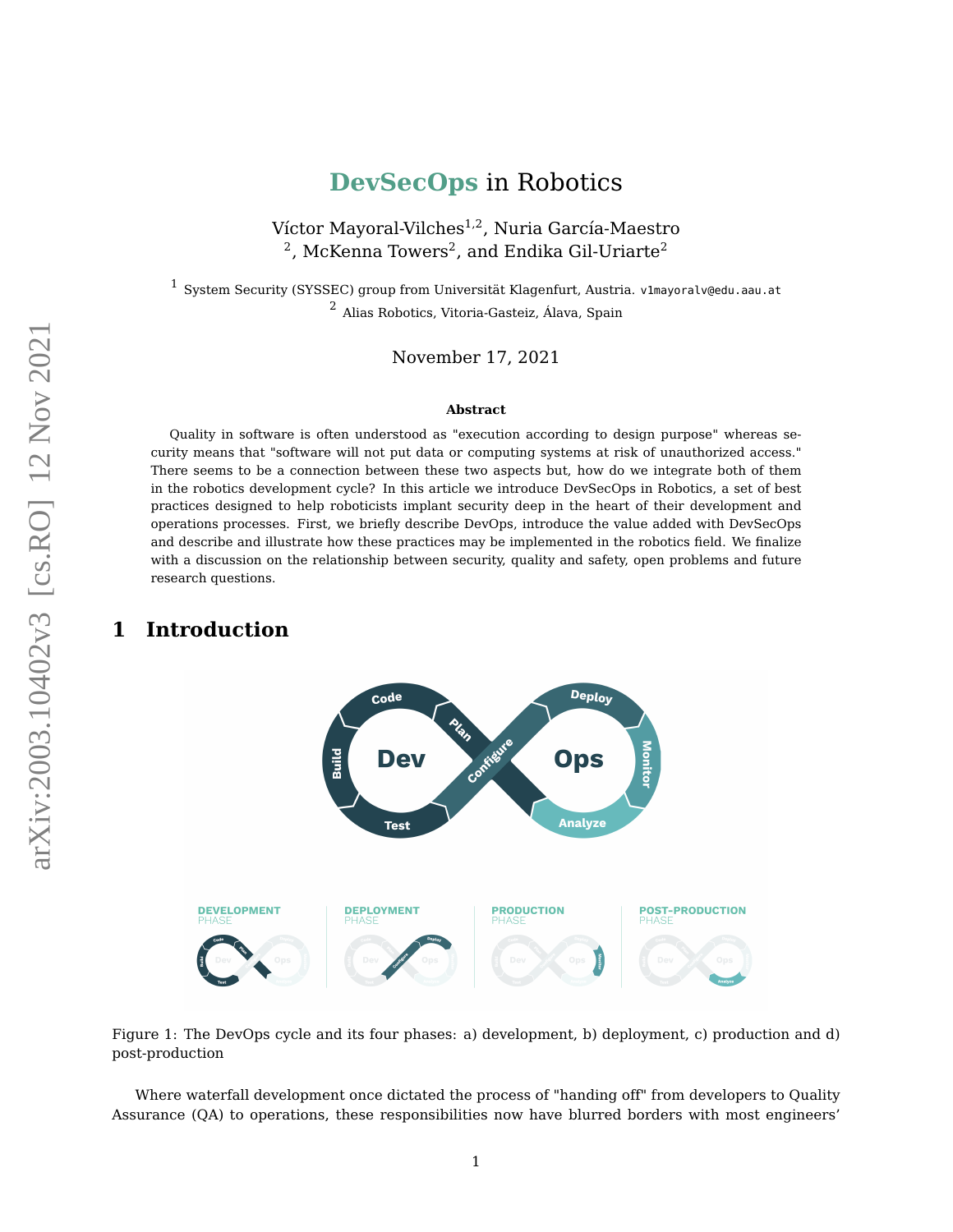skill sets spanning multiple disciplines. Enter **DevOps**, a set of practices that combine software development (Dev) with Information Technology operations (Ops). They aim to shorten the development life cycle and provide continuous delivery while ensuring the quality of the software (Quality Assurance or  $QA)[1]$  $QA)[1]$ . Most sources  $[2, 3]$  $[2, 3]$  $[2, 3]$  agree that this idea began around 2008, with a discussion between Patrick Debois and Andrew Clay Shafer, concerning the concept of agile infrastructure. According to Roche [\[4\]](#page-8-0), no standard definition exists for DevOps. What seems clear is that the design phase has been replaced by a less cyclic and more integrated flow evolution from development to demonstrations.

In Robotics, as in many other areas closely connected to Computer Science, there is a set of adopted common practices, including DevOps. Figure [1](#page-0-0) pictures the DevOps cycle most roboticists use and split into 4 phases: Development, Deployment, Production and Post-Production. In the DevOps philosophy, these phases are all connected in a continuous, never-ending, loop. The waterfall is now a river; development and operations flow together but, where is security in such a landscape? As pointed out by the UK's National Cyber Security Center [\[5\]](#page-8-1), having a secure approach to development has never been so critical, when it comes to cyberphysical systems and, of course, robotics. The way roboticists build software and systems is rapidly evolving, becoming more and more automated and integrated. Many roboticists today define, prototype and develop an entire robotics system architecture in simulation and tie it to tooling which will automate both testing and deployment.

Over the last couple of years we have seen big changes on the arrival of cloud services to robotics and to 'robot infrastructure as a service' including simulation, fleet management systems, or teleoperation capabilities among others. The promise is that robots of almost any size and complexity can be called into virtual life, changed, or terminated without leaving the desktop. On top of these new capabilities, a process of quick and regular deployments has evolved. Often referred to as Continuous Delivery, this iterative approach is powerful, flexible and efficient, but these strengths bring new sets of risks which your security practices must address. To do so, roboticists will need to consider security as a primary concern throughout your development and deployment processes.

To the best of our knowledge, while there is some prior work studying DevOps in the embedded systems field [\[6\]](#page-8-2), there is no literature available to date formalizing the adoption of DevSecOps in the robotics domain. In this article we introduce DevSecOps in Robotics as a set of best practices designed to help roboticists implant security deep in the heart of their development and operations processes. The content provided below is not an in-depth guidance on how to avoid implementation vulnerabilities in the code you write, this topic is covered by other pieces of research and we kindly refer the reader to [\[7,](#page-8-3) [8,](#page-8-4) [9,](#page-8-5) [10\]](#page-8-6). The principles provided below are intended to help secure the entire process of software development in robotics, from establishing a security-friendly culture in your organisation through implementation and ongoing management. It must be noted, however, that using these principles do not guarantee a secure final robot, but should help you gain confidence and insights that the code you deploy is built with a security mindset.

# **2 From DevOps to DevSecOps**

Roche [\[4\]](#page-8-0) argues that developers work mostly on code while operations people work mostly with systems. Security, well identified as a continuous process, needs to be applied individually to each one of these phases and then holistically to the complete system. Security is a challenge and with each interface, the complexity increases.

DevOps is presented with a mix of the two skill sets mentioned above, developers and operations people. When adding security to the DevOps tuple we dive into DevSecOps. Often times called "Rugged DevOps" or "security at speed", **DevSecOps** is a set of best practices designed to help organizations implant security deep in their DevOps development and operations processes [\[11,](#page-8-7) [12\]](#page-8-8). DevSecOps,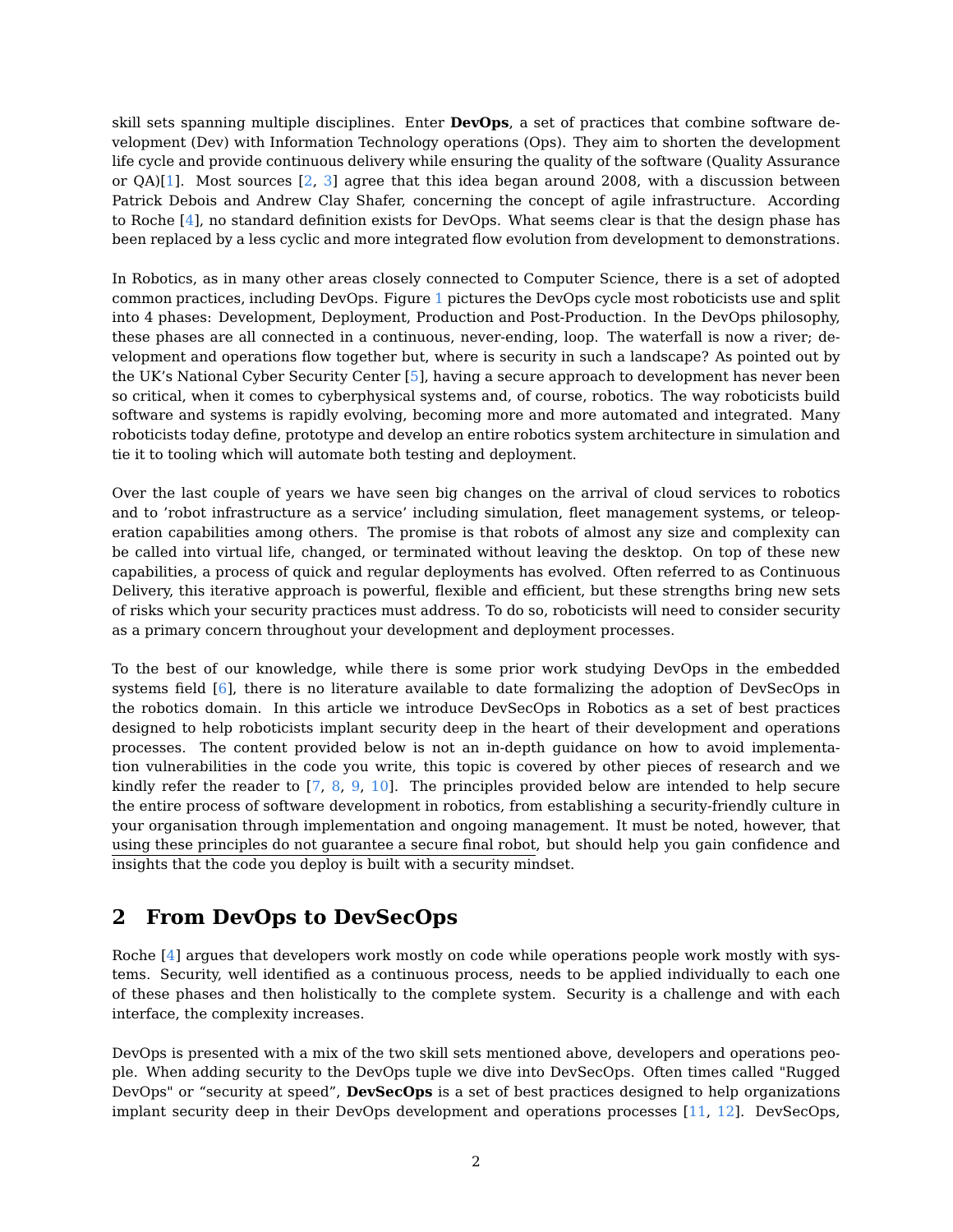also known as SecDevOps and DevOpsSec, seeks to embed security inside the development process as deeply as DevOps does with operations.

Turning again into robotics, security –identified as a process that needs to be continuously assessed both in hardware and software– is a highly time and resource-consuming task. As was proven before in Computer Science, including security –across the development, deployment, production, and postproduction phases– results in a more secure output. Figure [2](#page-3-0) depicts our view on how DevSecOps could be implemented in robotics. We list phases, tasks, and activities while providing descriptions to further clarify the effort required.

### **Development phase**

### **Plan task**

- **Threat modeling**: Threat modeling is the use of abstractions to aid in thinking about risks. A threat model identifies security threats that apply to the robot and/or its components (both software and hardware) while providing means to address or mitigate them in the context of a use case and ideally, during development.
- **Quality Assurance requirements**: Quality Assurance (QA) requirements imply capturing the quality metrics and aspects that will be later used to measure a code's compliance. The requirements captured in this activity are later translated into actionable tests.
- **Unit, integration and functional tests**: Unit testing is the practice of testing small pieces of code, typically individual functions, alone and in an isolated manner. Integration testing involves checking whether different modules perform when combined together as a group. Finally, functional testing verifies the functionality of a given software composition, that is to confirm that the corresponding source code provides the expected behavior. In line with Test-Driven Development and other groups' practices [\[13\]](#page-8-9), it is encouraged to write tests before coding. Particularly, we encourage to a) write the general code skeleton, classes, and public methods and to b) write the test cases for the logic to implement<sup>[1](#page-0-1)</sup>.

### **Code task**

- **IDE checks**: Many vulnerabilities in products and systems could be avoided if better, more secure coding practices were in place. A number of Integrated Development Environment (IDE) plugins exist, which help developers check for security flaws while they code [\[14\]](#page-8-10).
- **Peer code review**: Peer Code Review, is the act of consciously and systematically analyzing fellow programmers' code to check each other's mistakes. Bosu et al. produced two interesting studies [\[15,](#page-8-11) [16\]](#page-8-12) that researched vulnerabilities in code-while-in-development where they concluded that: a) the most experienced contributors authored the majority of the Vulnerable Code Changes (VCCs), b) Less experienced authors wrote fewer VCCs, but their code changes were 1.5 to 8 times more likely to be vulnerable, and c) employees of organizations sponsoring OSS (Open Source Software) projects were more likely to write VCCs. Coherently, peer code review is identified as an effective improvement practice for reducing security vulnerabilities.

### **Build task**

• **Software Component Analysis (SCA)**: Software Component (or Composition) Analysis (SCA) is the process of identifying potential areas of risk from the use of third-party and open-source software components. In robotics, this could be very easily extended to hardware as well. SCA generally involves using a variety of different tools.

 $1$ Note that these tests should fail at this point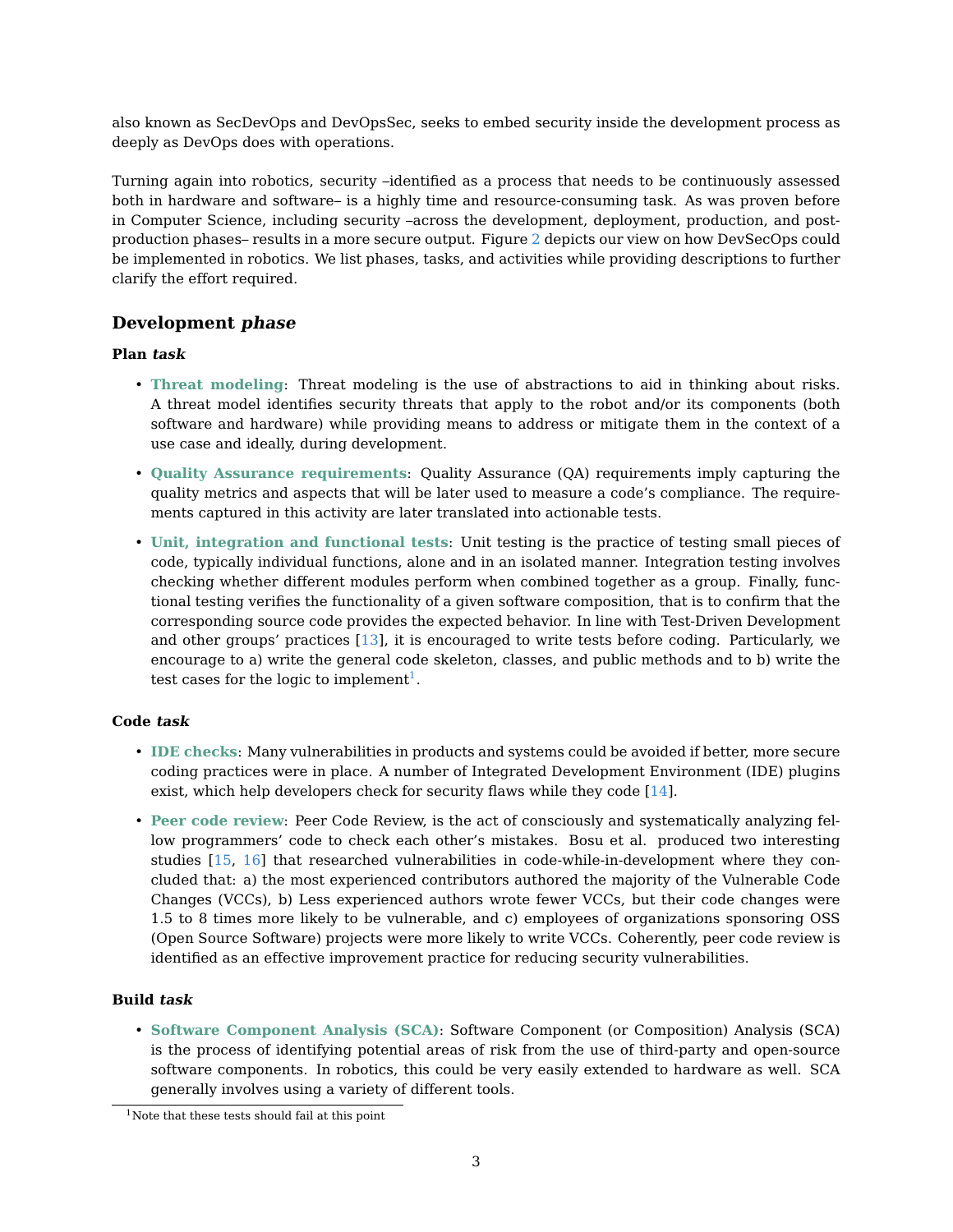<span id="page-3-0"></span>

Figure 2: A flowchart of DevSecOps for robotics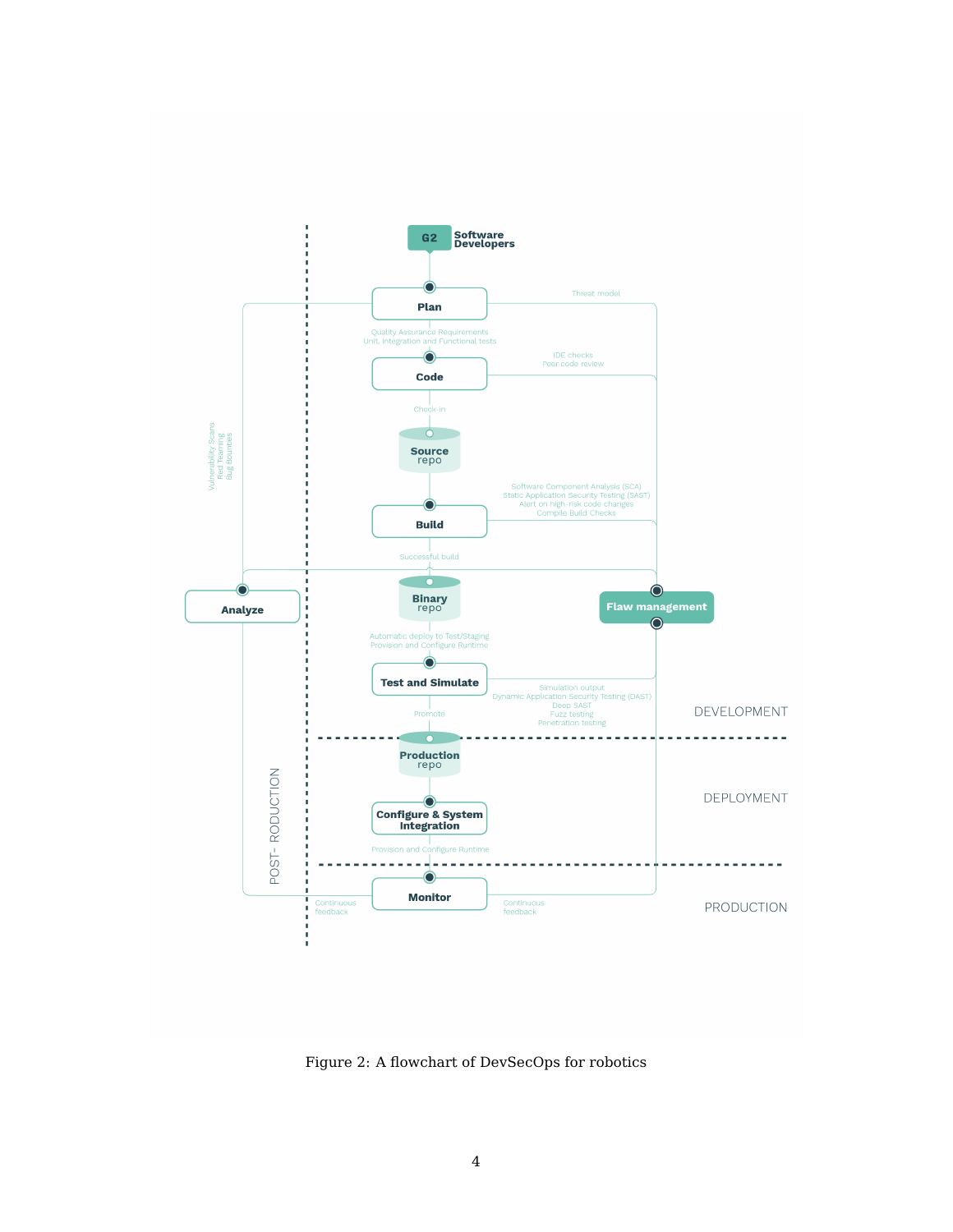- **Static Application Security Testing (SAST)**: Static Application Security Testing, or static analysis, is the study of software without executing it and by simply looking at its structure and content. SAST is a testing methodology that analyzes source code to find security vulnerabilities.
- **Alert on high-risk code changes**: As a general recommendation, when the delta of code changes is above a certain pre-defined boundary, alerts should be generated.
- **Build (compilation) checks**: CI systems generally involve one or more building process. Compilation output can deliver valuable input and should be accounted for. It is good practice to monitor a compiler's output and file tickets for review in the warnings that remain. This can be easily automated and tickets can be filed to a centralized flaw management system like the Robot Vulnerability Database (RVD) [\[17\]](#page-8-13). An open prototype of such a flaw management system, integrated with Github, is available at <https://github.com/aliasrobotics/RVD> including the necessary tooling to manage it.

#### **Test and simulate task**

- **Dynamic Application Security Testing (DAST)**: Dynamic Application Security Testing (DAST) is a practice to detect conditions indicative of a security vulnerability in an application or software in its running state. The software is tested from the outside, that is, no access to the source code is assumed to be provided and thereby falls into the black-box security testing methodologies (against SAST, which requires access to the source code and is thereby considered a white-box security testing methodology).
- **Deep Static Application Security Testing (Deep SAST)**: Past studies have shown [\[18,](#page-8-14) [19,](#page-8-15) [20,](#page-8-16) [21\]](#page-8-17) that it is possible to predict both code quality and security flaws using machine learning approaches. Deep Static Application Security Testing (Deep SAST) leverages on the the effectiveness of using machine learning-based static analysis to predict security flaws.
- **Fuzz testing**: Fuzz testing or fuzzing, is a semi-automated testing technique for software that consists of injecting data in search for errors. It involves providing invalid, unexpected, or random data as input. The software is then monitored for exceptions such as crashes, failing code assertions, or potential memory leaks. Similar to DAST, fuzzing is a black-box security testing methodology (no access to the source code).
- **Penetration Testing (PT or pentesting)**: Penetration testing or pentesting, is the practice of simulating a cyber attack against a given system (with a well defined scope) to check for exploitable vulnerabilities and determining its severity. Pentesting aims to find as many vulnerabilities and configuration issues as possible, in the time allotted, to then try exploit those to determine the risk of the vulnerability. A pentesting activity can be conducted as a white-box activity (complete access to source code), black-box (no access to sources or prior knowledge of the system) or gray-box (limited knowledge of the system available). Some penetration testing schemes are applicable to robotics, such as Robot Security Framework [\[22\]](#page-8-18).

#### **Flaw management task**

• **Flaw management activity**: Formally [\[23\]](#page-9-0), flaw management is the cyclical practice of identifying, classifying, re-mediating, and mitigating flaws. Flaw management is at the center of security activity. It refers to the process of how security researchers, suppliers, and end user organizations manage bugs and vulnerabilities, making systems more secure.

Flaw management requires a holistic, risk-based approach to security and combines the input received from other phases and tasks in the security process (e.g. SAST, DAST, build warnings, pentesting, fuzzing, etc.). The amount of flaws is often bigger than the engineering resources to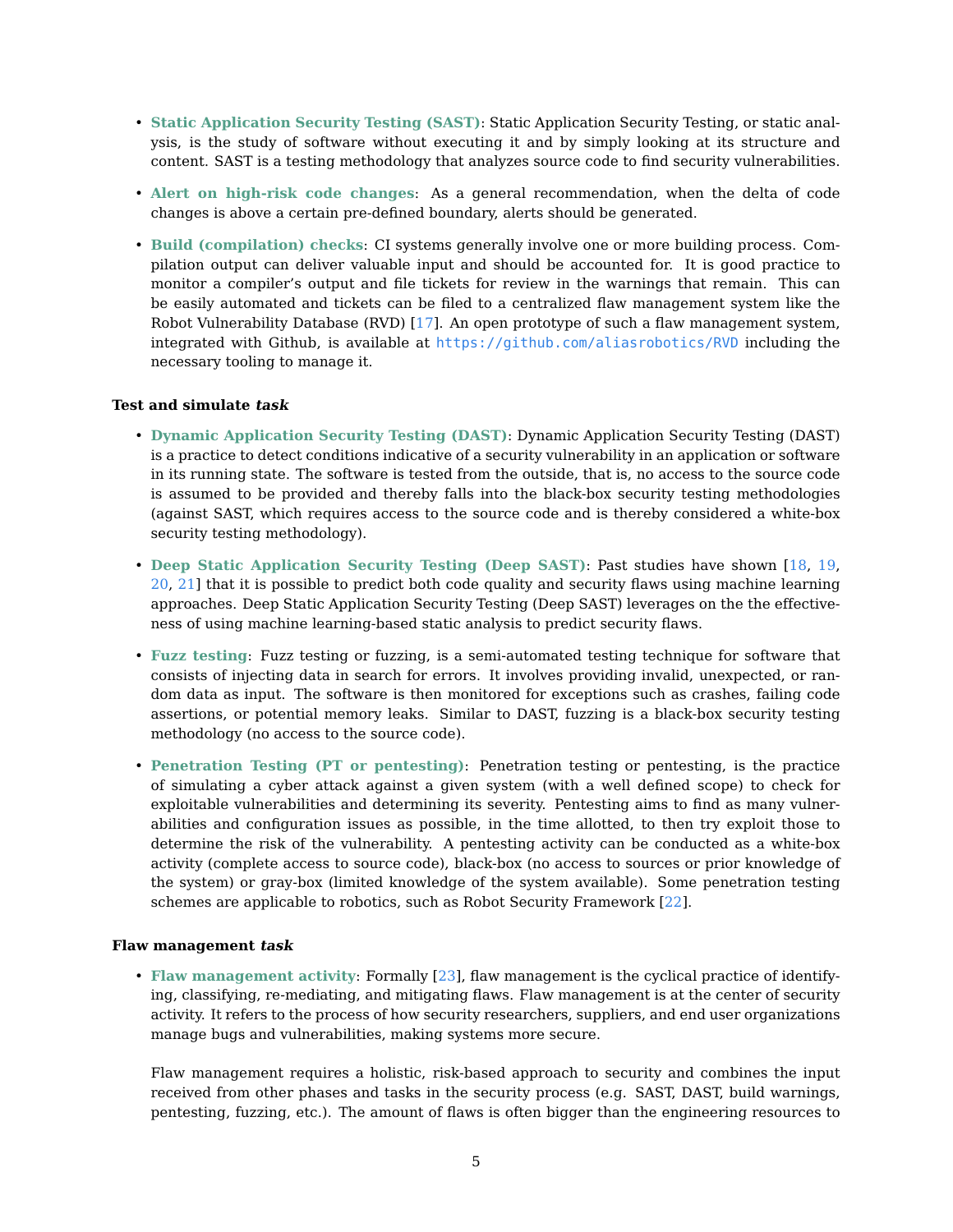manage them, thereby flaws should be prioritized. This is often done using a preliminary risk assessment, which is typically performed by using severity scoring mechanisms such as CVSS [\[24\]](#page-9-1) or RVSS [\[25\]](#page-9-2), the latter more specific for robotics and accounting for safety hazards.

## **Deployment phase**

• **Configuration and system integration task**: Deals with system integration and configuration of all parts previously developed and conforming the robotic system. It is one of the most sensitive tasks from a security perspective. It is critical to define secure deployment mechanisms and employ strong systematic configuration practices to ensure no flaws are presented during this task.

### **Production phase**

• **Monitor**: This task deals with the continuous monitoring of the system and should oversee the systems' performance, errors, and other relevant information. A common good practice is to employ elements that record all activity, securely, for potential future forensics research.

## **Post-production phase**

### **Analyze task**

- **Vulnerability Scans**: Vulnerability scans provide results on new vulnerabilities affecting your system and provides solid data on their levels of severity. This data should be fed into the Flaw Management system and prioritized based on common scoring mechanisms.
- **Red Teaming**: Red teaming is a full-scope, holistic, multi-layered, and targeted (specific goals) attack simulation designed to measure how well a company's systems, people, networks, and physical security controls can withstand an attack. Opposed to Penetration Testing, a red teaming activity does not seek to find as many vulnerabilities as possible to risk-assess them, instead it has a specific goal to look for vulnerabilities that will maximize damage and meet the goal. The ultimate objective of a red teaming activity is to test organization/system detection and response capabilities in production.
- **Bug Bounties**: A Bug Bounty program is a coordinated and well scoped effort to encourage security research in a particular system rewarding (with bounties) those researchers who help find bugs. Bug Bounty programs utilize a pay for results model, favour competition and often leverage the crowd sourced model. Bug bounty programs can be self hosted or coordinated by third parties. There are several online providers that offer support organizing the programs. When compared to other actions such as red teaming, bug bounty programs are generally result-oriented and add more diversity on the testers side (crowd-sourcing). On the down side, bug bounty programs do not generally have highly skilled security researchers and they require extensive program management (either on you or hired).

Figure [3](#page-6-0) presents a graphical representation of the DevSecOps cycle in the robotics domain.

# **3 Discussion and future work**

With DevOps, engineering efforts now serve multiple masters. Where the focus used to be purely on precision, now longevity, scalability and security (with DevSecOps) hold equal footing in product requirement discussions. Where Quality Assurance (QA) had traditionally held the line on risk definition and maintainability, Security now has an equal, if not dominant, role.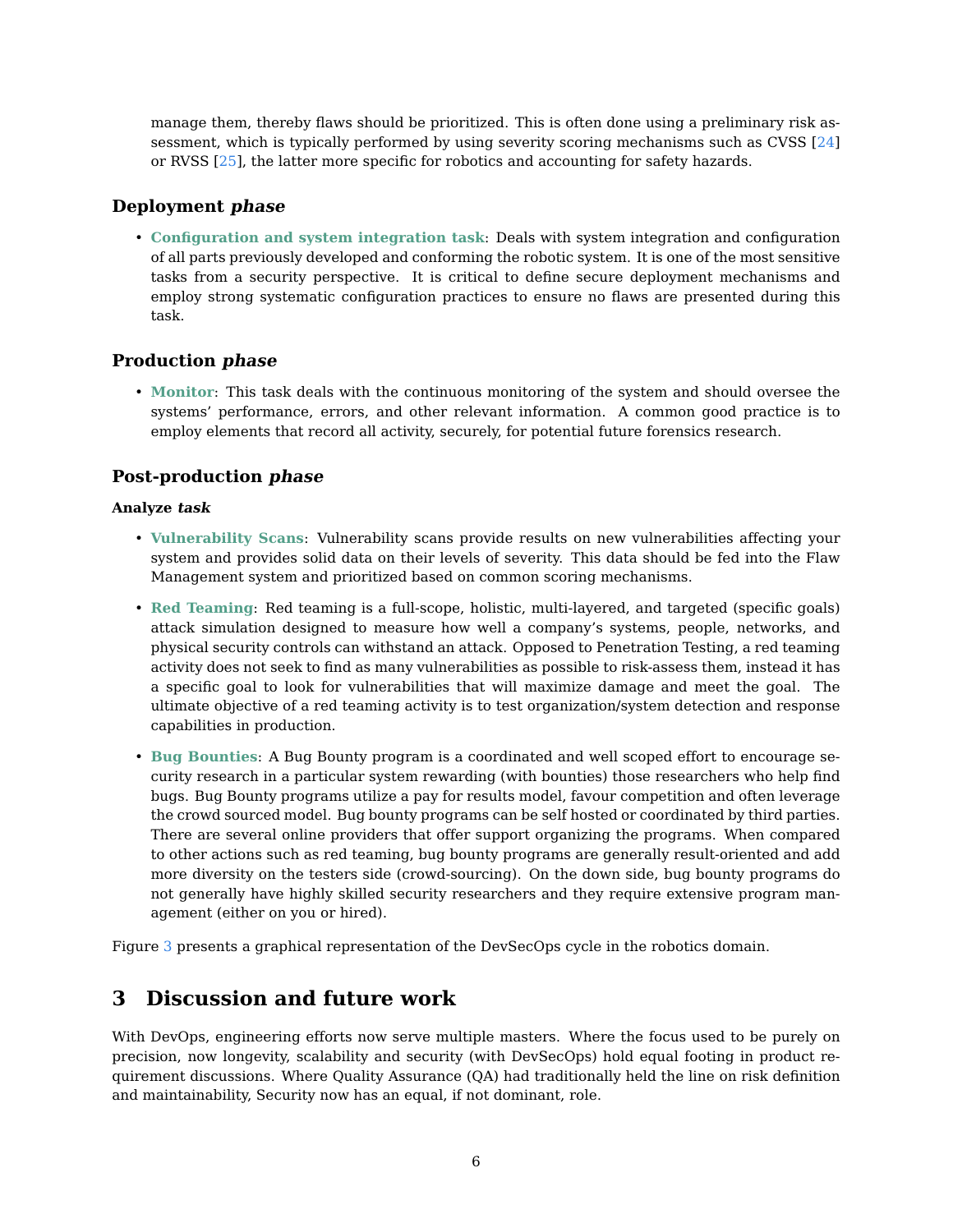<span id="page-6-0"></span>

Figure 3: A graphical representation of the DevSecOps cycle for robotics.

**Quality** (Quality Assurance or QA for short) and **Security** are often misunderstood when it comes to software. Ivers argues [\[26\]](#page-9-3) that quality "essentially means that the software will execute according to its design and purpose" while "security means that the software will not put data or computing systems at risk of unauthorized access". Within [\[26\]](#page-9-3) one relevant open question that arises is whether the quality problems are also security issues or vice versa. Ivers indicates that quality bugs can turn into security ones, provided they are exploitable, and addresses the question by remarking that quality and security are critical components to a broader notion: software integrity. Coming from the same group, Vamosi [\[27\]](#page-9-4) argues that "quality code may not always be secure, but secure code must always be quality code". This somehow conflicts with the previous view and leads one to think that secure software is a subset of quality. The authors of this article reject this view and argue instead that Quality and Security remain two separate properties of software that may intersect on certain aspects (e.g. testing).

As nicely indicated by Lopez [\[28\]](#page-9-5) for the DevOps scenario and extending it for security, in the DevSecOps scenario, both security and QA integrate into the testing and development processes and take a collaborative approach. Quality and Security are ensured throughout the testing and delivery cycles and both the testing and development teams are responsible for them. In other words, compared to the traditional waterfall pattern where quality creeps in toward the end, with DevSecOps security and quality come in at every level.

In robotics there is a clear separation between Security and Quality that is best understood with scenarios involving robotic software components. For example, if one was building an industrial Automated Guided Vehicle (AGV), Autonomous Mobile Robots (AMRs) or a self-driving vehicle, often, she/he would need to comply with coding standards (e.g. MISRA [\[29\]](#page-9-6) for developing safety-critical systems). The same system's communications, however, regardless of its compliance with the coding standards, might rely on a channel that does not provide encryption or authentication and is thereby subject to eavesdropping and man-in-the-middle attacks. Security would be a strong driver here and as remarked by Vamosi [\[26\]](#page-9-3), "neither security nor quality would be mutually exclusive, there will be elements of both".

Quality in robotics, still on its early stages [\[30\]](#page-9-7) (though much more developed than security in the author's opinion), is often viewed as a pre-condition for **Safety**-critical systems. Similarly, as argued by several, safety can not be guaranteed without security [\[31,](#page-9-8) [32\]](#page-9-9). Coding standards such as MISRA C have been extended [\[33,](#page-9-10) [34\]](#page-9-11) to become the "C coding standard" of choice for the automotive industry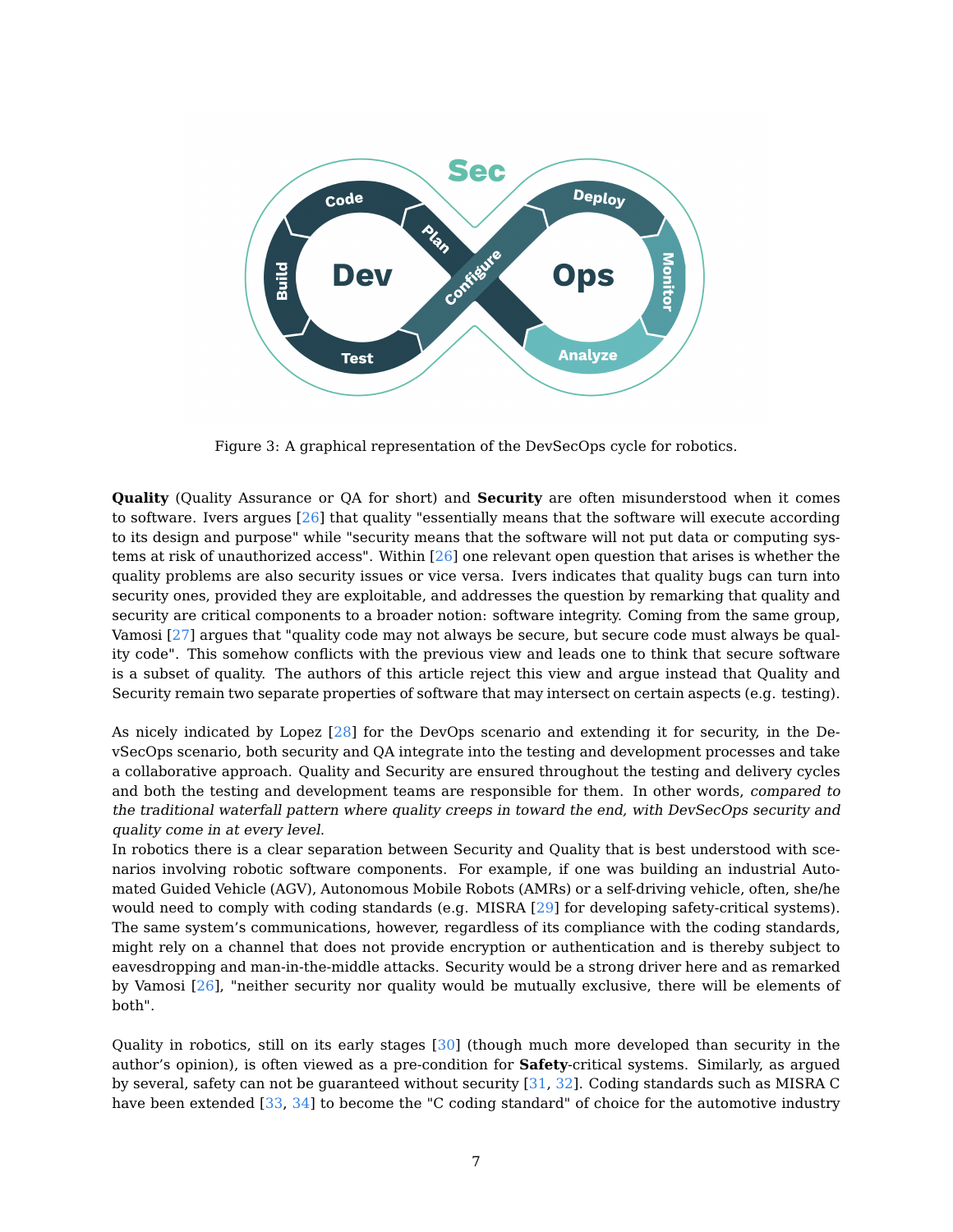and for all industries developing embedded systems that are safety-critical and/or security-critical [\[32\]](#page-9-9). As introduced by ISO/IEC TS 17961:2013 "in practice, security-critical and safety-critical code have the same requirements". This statement is somehow supported by Goertzel [\[31\]](#page-9-8) but emphasized the importance of software remaining dependable under extraordinary conditions and the interconnection between safety and security in software. This same argument was later extended by Bagnara [\[32\]](#page-9-9) who acknowledges that having embedded systems, non-isolated anymore, plays a key role in the relationship between safety and security. According to Bagnara, "while safety and security are distinct concepts, when it comes to connected software" (non-isolated) "not having one implies not having the other", referring to integrity.

Acknowledging that both Security and QA are embed into the DevSecOps cycle brings us to question whether safety –connected to Quality– could also fit in. Myklebust et al. [\[35\]](#page-9-12) argue that DevOps, with its frequent changes, make systems' maintainability – e.g., change impact analysis – a more challenging topic, which makes it more difficult to integrate safety within the DevOps cycle. They do acknowledge though that DevOps is also a considerable trend for non-critical systems and make an interesting connection between safety and security, which indirectly leads to DevSecOps. In a similar line of thought, Johnson [\[36\]](#page-9-13) indicates that the time and cost involved in this process makes the DevOps paradigm of continuous release challenging for safety-critical software, especially in delivering to the end customer. He, however, points out that despite this, "aviation and defense teams have embraced the principles of DevOps, especially at the pre-certification stage, because of the potential for the higher overall quality it offers".

Altogether this leads us to the following questions: how do we apply safety-critical practices to the DevSecOps cycle in robotics? And more importantly, if safety and security coding (software) standards do not guarantee that the final robotic system will be secure, will it be safe given the safety and security connection? Some preliminary work [\[37,](#page-9-14) [38\]](#page-9-15) tackles the first question and indicates that Model-Driven Engineering (MDE) frameworks might allow a mix of DevSecOps with the functional safety process. Further research on these questions remains open for future efforts.

## **Acknowledgments**

We thank Lander Usategui San Juan and Mike Karamousadakis for their feedback and useful discussions. This work has partially been funded by the ROS-Industrial Quality-Assured Robot Software Components (ROSin) RedROS-I and RedROS2-I FTPs which received funding from the European Union's Horizon 2020 research and innovation programe under the project ROSIN with the Grant Agreement No 732287. This research was also financially supported by the Spanish Government through CDTI Neotec actions (SNEO-20181238). Special thanks to the Basque Cyber Security Centre BCSC (Basque Government's agency SPRI) for the support in actions fostering awareness in robot Cyber Security. Last but not least, authors are grateful to the local administration Diputación Foral de Álava for the support to entrepreneurship in innovation actions (EMPREM-2019/00002).

## **References**

- <span id="page-7-0"></span>[1] C. Ebert, G. Gallardo, J. Hernantes, and N. Serrano, "Devops," Ieee Software, vol. 33, no. 3, pp. 94–100, 2016.
- <span id="page-7-1"></span>[2] S. Mezak, "The origins of devops: What's in a name?" https://devops.com/the-origins-of-devopswhats-in-a-name/, 2018, accessed: 2020-03-19.
- <span id="page-7-2"></span>[3] B. Team, "The origin of devops," https://bugwolf.com/blog/the-origin-of-devops, 2016, accessed: 2020-03-19.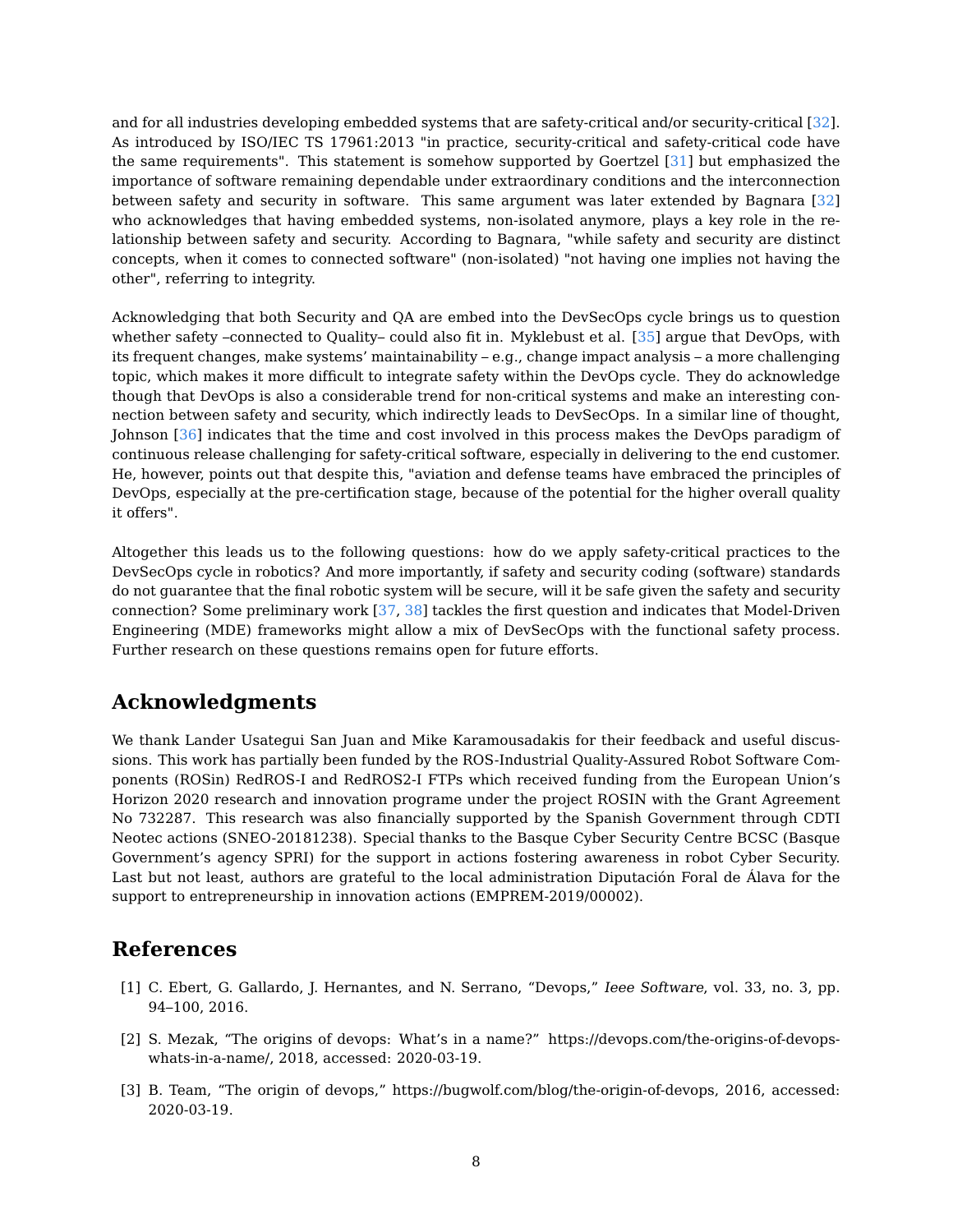- <span id="page-8-0"></span>[4] J. Roche, "Adopting devops practices in quality assurance," Communications of the ACM, vol. 56, no. 11, pp. 38–43, 2013.
- <span id="page-8-1"></span>[5] U. K. The National Cyber Security Centre, "Ncsc guidance for secure development and deployment," September 2017. [Online]. Available: [https://github.com/ukncsc/](https://github.com/ukncsc/secure-development-and-deployment) [secure-development-and-deployment](https://github.com/ukncsc/secure-development-and-deployment)
- <span id="page-8-2"></span>[6] L. E. Lwakatare, T. Karvonen, T. Sauvola, P. Kuvaja, H. H. Olsson, J. Bosch, and M. Oivo, "Towards devops in the embedded systems domain: Why is it so hard?" in 2016 49th hawaii international conference on system sciences (hicss). IEEE, 2016, pp. 5437–5446.
- <span id="page-8-3"></span>[7] M. Graff and K. R. Van Wyk, Secure coding: principles and practices. " O'Reilly Media, Inc.", 2003.
- <span id="page-8-4"></span>[8] R. C. Seacord, The CERT C secure coding standard. Pearson Education, 2008.
- <span id="page-8-5"></span>[9] R. L. Jones and A. Rastogi, "Secure coding: building security into the software development life cycle," Information Systems Security, vol. 13, no. 5, pp. 29–39, 2004.
- <span id="page-8-6"></span>[10] R. C. Seacord, Secure Coding in C and C++. Pearson Education, 2005.
- <span id="page-8-7"></span>[11] J. Bird, "Devopssec: Securing software through continuous delivery," 2016.
- <span id="page-8-8"></span>[12] V. Mohan and L. B. Othmane, "Secdevops: Is it a marketing buzzword?-mapping research on security in devops," in 2016 11th International Conference on Availability, Reliability and Security (ARES). IEEE, 2016, pp. 542–547.
- <span id="page-8-9"></span>[13] C. Ho, "Building safe algorithms in the open, part 1 - design," https://www.apex.ai/post/buildingsafe-algorithms-in-the-open-part-1-design, 2020, accessed: 2020-03-19.
- <span id="page-8-10"></span>[14] A. Z. Baset and T. Denning, "Poster: Ide plugins for secure coding."
- <span id="page-8-11"></span>[15] A. Bosu and J. C. Carver, "Peer code review to prevent security vulnerabilities: An empirical evaluation," in 2013 IEEE Seventh International Conference on Software Security and Reliability Companion. IEEE, 2013, pp. 229–230.
- <span id="page-8-12"></span>[16] A. Bosu, "Characteristics of the vulnerable code changes identified through peer code review," in Companion Proceedings of the 36th International Conference on Software Engineering, 2014, pp. 736–738.
- <span id="page-8-13"></span>[17] V. Mayoral-Vilches, L. U. S. Juan, B. Dieber, U. A. Carbajo, and E. Gil-Uriarte, "Introducing the robot vulnerability database (rvd)," arXiv preprint arXiv:1912.11299, 2019.
- <span id="page-8-14"></span>[18] V. Barstad, M. Goodwin, and T. Gjøsæter, "Predicting source code quality with static analysis and machine learning." in NIK, 2014.
- <span id="page-8-15"></span>[19] R. Russell, L. Kim, L. Hamilton, T. Lazovich, J. Harer, O. Ozdemir, P. Ellingwood, and M. McConley, "Automated vulnerability detection in source code using deep representation learning," in 2018 17th IEEE International Conference on Machine Learning and Applications (ICMLA). IEEE, 2018, pp. 757–762.
- <span id="page-8-16"></span>[20] A. Gupta and N. Sundaresan, "Intelligent code reviews using deep learning," 2018.
- <span id="page-8-17"></span>[21] M. Pradel and K. Sen, "Deepbugs: A learning approach to name-based bug detection," Proceedings of the ACM on Programming Languages, vol. 2, no. OOPSLA, pp. 1–25, 2018.
- <span id="page-8-18"></span>[22] V. Mayoral Vilches, L. Alzola Kirschgens, A. Bilbao Calvo, A. Hernández Cordero, R. Izquierdo Pisón, D. Mayoral Vilches, A. Muñiz Rosas, G. Olalde Mendia, L. Usategi San Juan, I. Zamalloa Ugarte, E. Gil-Uriarte, E. Tews, and A. Peter, "Introducing the robot security framework (rsf), a standardized methodology to perform security assessments in robotics," ArXiv e-prints, Jun. 2018.